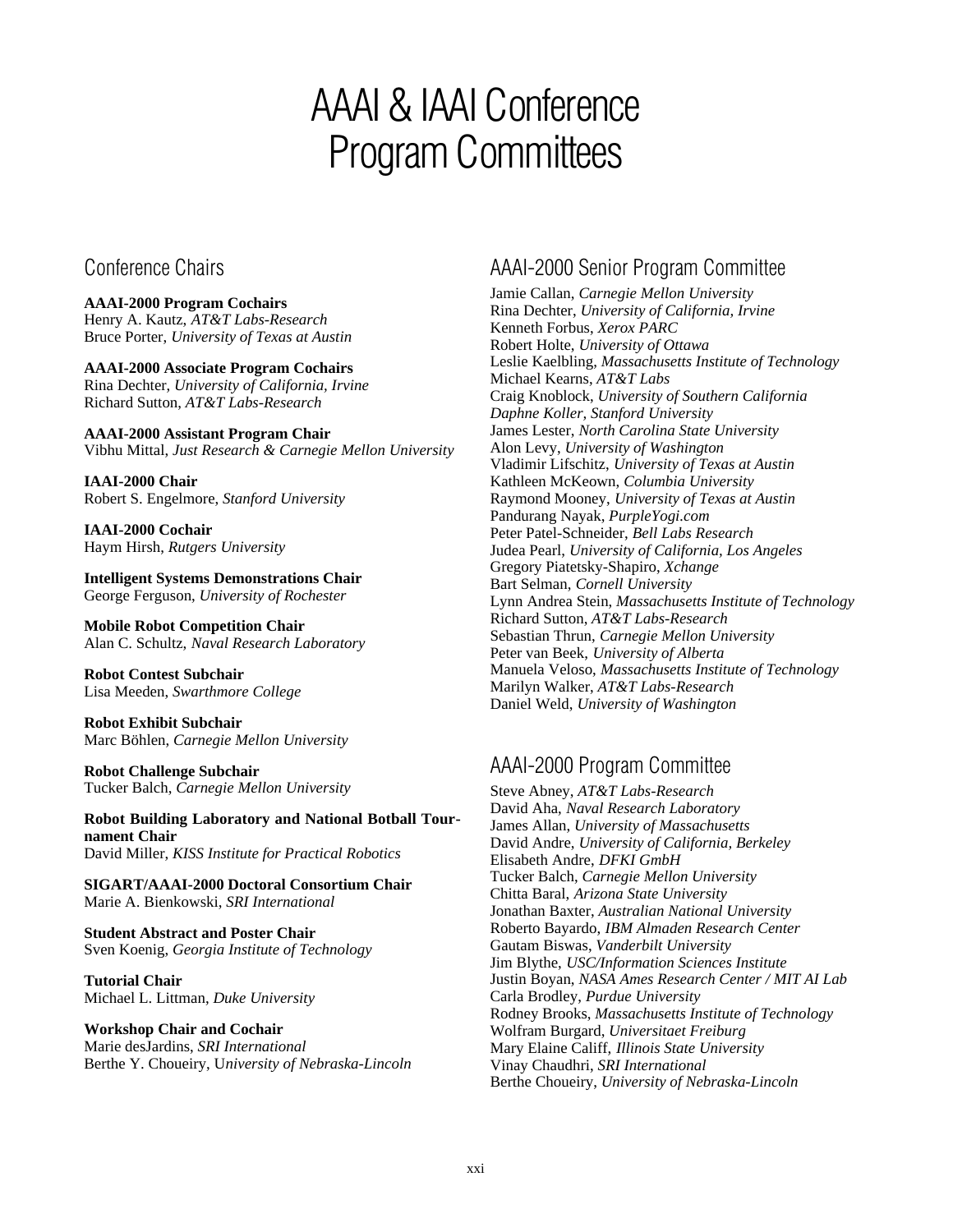Daniel Clancy, *NASA Ames Research Center* David Cohn: *Just Research / Carnegie Mellon University* Michael Collins, *AT&T Labs-Research* Corinna Cortes, *AT&T Labs-Research* Mark Craven, *University of Wisconsin* Adnan Darwiche, *University of California, Los Angeles* Piew Datta, *GTE Laboratories* Ernest Davis, *New York University* Giuseppe De Giacomo, *Universit*à *di Roma "La Sapienza"* Frank Dellaert, *Carnegie Mellon University* Pedro Domingos, *University of Washington* Susan Dumais, *Microsoft Research* John Everett, *Xerox PARC* Boi Faltings, *Swiss Federal Institute of Technology (EPFL)* Tom Fawcett, *Hewlett-Packard Laboratories* Ronen Feldman, *Bar-Ilan University* Ronald Ferguson, *Northwestern University* Eugene Fink, *University of South Florida* Gary Flake, *NEC Research Institute* Dieter Fox, *Carnegie Mellon University* Jim French, *University of Virginia* Eugene Freuder, *University of New Hampshire* Marc Friedman, *Viathan Corporation* Nir Friedman, *Hebrew University* Michael Gelfond, *Texas Tech University* Zoubin Ghahramani, *University College London* Matthew L. Ginsberg, *University of Oregon* Enrico Giunchiglia, *Universit*à *di Genova* Bob Givan, *Purdue University* Keith Golden, *NASA Ames Research Center* Nancy Green, *University of North Carolina Greensboro* Benjamin Grosof, *IBM T.J. Watson Research Center* Milos Hauskrecht, *Brown University* Ian Horrocks, *University of Manchester* Adele Howe, *Colorado State University* Manfred Huber, *University of Texas at Arlington* Tommi Jaakkola, *Massachusetts Institute of Technology* Peter Jeavons, *Oxford University* David Jensen, *University of Massachusetts* Hermann Kaindl, *Siemens Austria* Subbarao Kambhampati, *Arizona State University* Kevin Knight, *University of Southern California* Jana Koehler, *Schindler Lifts Ltd* Richard Korf, *University of California, Los Angeles* David Kortenkamp, *Metrica/TRACLabs* Manolis Koubarakis, *Technical University of Crete* Benjamin Kuipers, *University of Texas at Austin* Nicholas Kushmerick, *University College Dublin* Javier Larrosa, *Universitat Politecnica de Catalunya* Lillian Lee, *Cornell University* Neal Lesh, *MERL* Fangzhen Lin, *Hong Kong Univ..of Science and Technology* Diane Litman, *AT&T Labs-Research* Michael Littman, *AT&T Labs-Research* Robert MacGregor, *Pacific Software Solutions* Sridhar Mahadevan, *Michigan State University* Inderjeet Mani, *The MITRE Corporation* Chris Manning, *Stanford University*

Joel Martin, *National Research Council* Andrew McCallum, *WhizBang Laboratories–Research* Kathleen McCoy, *University of Delaware* Sheila McIlraith, *Stanford University* Marina Meila, *Carnegie Mellon University* Nicolas Meuleau, *Massachusetts Institute of Technology* Andrew Moore, *Carnegie Mellon University* Leora Morgenstern, *IBM T.J. Watson Research Center* Martha Palmer, *University of Pennsylvania* Ronald Parr, *Stanford University* Avi Pfeffer, *Harvard University* Yusuf Pisan, *Macquarie University* Martha Pollack, *University of Pittsburgh* David Poole, *University of British Columbia* Dragomir Radev, *University of Michigan* Jeff Rickel, *University of Southern California* Ellen Riloff, *University of Utah* Irina Rish, *IBM T.J. Watson Research Center* Dana Ron, *Tel Aviv University* Dan Roth, *University of Illinois, Urbana-Champaign* Marie-Christine Rousset, *University of Paris-Sud* Tuomas Sandholm, *Washington University* Stefan Schaal, *University of Southern California* Jonathan Schaeffer, *University of Alberta* Thomas Schiex, *INRA* James Schmolze, *Tufts University* Dale Schuurmans, *University of Waterloo* Murray Shanahan, *Imperial College* Jude Shavlik, *University of Wisconsin* John Shawe-Taylor, *Royal Holloway, University of London* Wei-Min Shen, *University of Southern California / ISI* Reid Simmons, *Carnegie Mellon University* Yoram Singer, *The Hebrew University* Robert St. Amant, *North Carolina State University* Peter Stone, *AT&T Labs-Research* Peter Struss, *Technical University of Munich* Gaurav Sukhatme, *University of Southern California* Csaba Szepesvari, *Mindmaker Ltd.* Prasad Tadepalli, *Oregon State University* Hannu TT Toivonen, *Nokia Research Center* Hudson Turner, *University of Minnesota at Duluth* Lyle Ungar, *University of Pennsylvania* Pascal Van Hentenryck, *Brown University* Ellen Voorhees, *NIST* Mark Wallace, *Imperial College* Toby Walsh, *The University of York* Janyce Wiebe, *New Mexico State University* Brian Williams, *Massachusetts Institute of Technology* Ronald Yager, *Iona College* Qiang Yang, *Microsoft Research China* Michael Young, *North Carolina State University* Michael Wellman, *University of Michigan* Weixiong Zhang, *University of Southern California* Feng Zhao, *Xerox PARC*